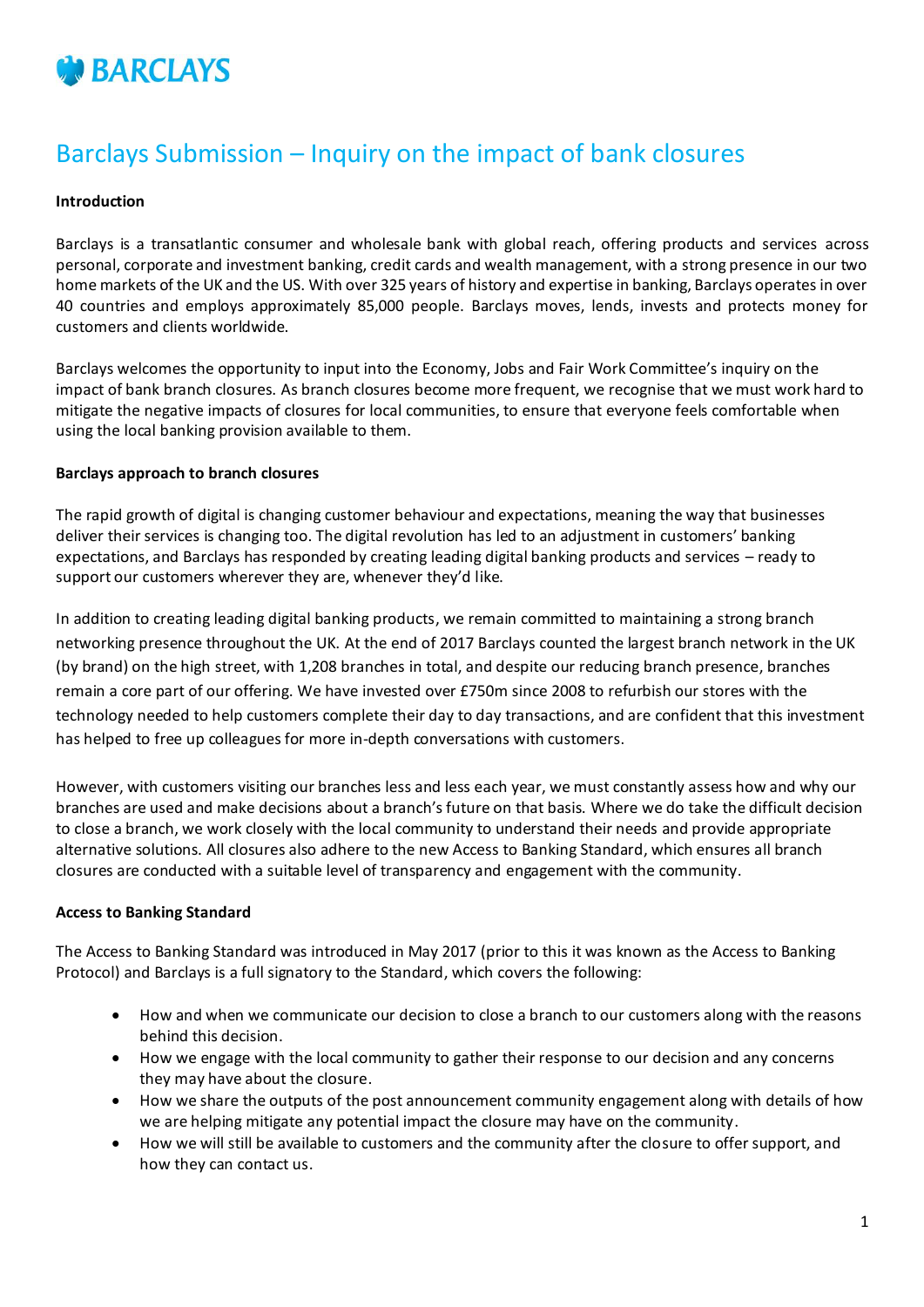# **BARCLAYS**

 How we proactively help those customers who may be vulnerable and therefore may require additional help or assistance.

# **Barclays in the Community (Flex)**

As well as ensuring that when a closure takes place it happens smoothly and considerately – we are also working to provide suitable banking provision in the community following the closure of a local branch. Research has highlighted that there are three main areas of customer concern surrounding a branch closure:

- 1. Disruption to routine: A branch closure forces changes in routine and often longer travel times, however most customers choose to continue to bank with us.
- 2. Basic tasks: The perception is that regular transactions will take longer to complete as they no longer take place in a familiar environment.
- 3. Loss of relationship: The perceived lack of face to face interaction leads customers to believe that they will find it harder to build a trusting professional relationship with their bank.

In order to manage these concerns, upon closing a branch we work hard to support local customers during the transition, and emphasise the alternatives available to them. This includes the promotion of:

- The Post Office: A service which provides local access to cash and the ability to deposit cash and cheques.
- Remote ATMs: Providing local access to cash.
- SkyBranch (Telephone banking): A telephony service which enables access to routine transactions at home or on the move.
- Video Banking: Providing access to routine transactions at home or on the move face to face.
- **Barclays Mobile Banking and Digital:** A service which provides access to routine transactions at home or on the move.

To bring such solutions to life in the community Barclays hosts local 'Tea and Teach' sessions to support customers to better understand and feel comfortable with the alternative options available to them. We also utilise our expert, 18,000 Digital Eagles to provide tailored support to individuals and businesses, to help them to better navigate and make use of banking online.

If further support is required, we activate a 'pop-up' presence of support for at least one day per week for c.3 months in a new venue, to help customers' transition to their preferred way of banking. Moreover, we provide access to a range of technologies such as deposit-enabled kit, community WiFi, merchant "point of sale" terminals and contactless wearables.

## **Post Office Partnership**

One core part of the Barclays flex proposition includes robust promotion of the Post Office as a long-standing, local alternative to bank branches. Amidst branch closures, the Economic Secretary to the Treasury has encouraged all banks to pursue ambitious programmes to promote the Post Office, and to demonstrate our support for this effort we've recently signed up to a five-point plan, co-created by UK Finance, to do just that.

The five-point plan will increase awareness of the banking services available at the Post Office, including paying in and withdrawing cash, and highlight that bank and building society customers can access 11,500 Post Office branches across the UK (1,396 in Scotland). The plan will also deliver a series of coordinated activities, including targeted media campaigns, local community events and enhanced support for vulnerable customers. In rural and urban areas, the plan aims to: